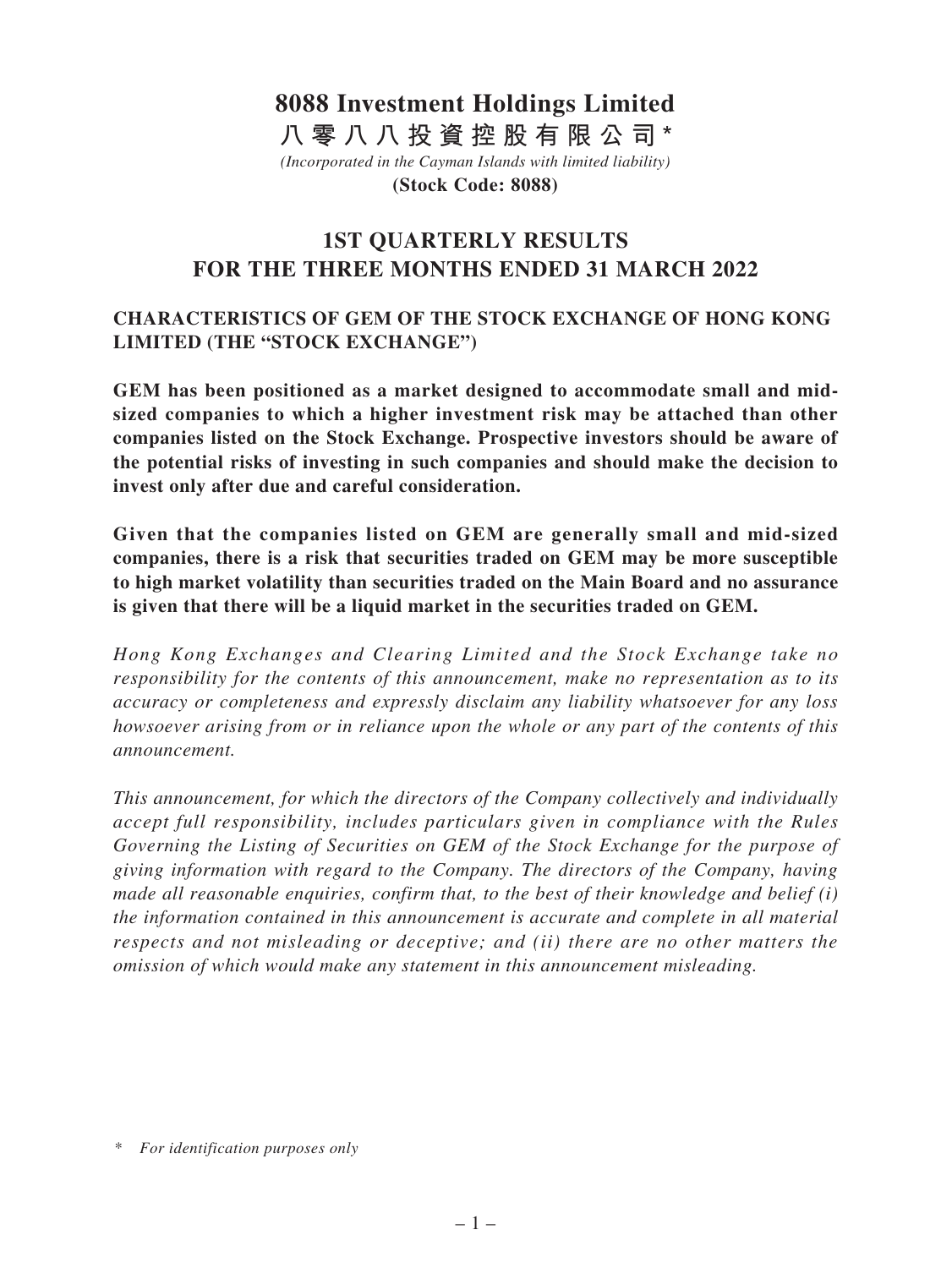# **ABOUT 8088 INVESTMENT HOLDINGS LIMITED**

8088 Investment Holdings Limited (the "Company" and, together with its subsidiaries, the "Group") is a strategic investment group listed on GEM (stock code: 8088).

The Group is principally engaged in the business of strategic investment.

# **MANAGEMENT DISCUSSION AND ANALYSIS**

During the three months under review, the Group continued to operate its strategic investment business. The Company will continue to leverage on (i) the extensive and solid existing business networks of the Group; (ii) big data and artificial intelligence capabilities of the Group for multi-platform data integration and analysis and programmatic monitoring and analysis; (iii) partnership with major content libraries and websites; (iv) the market climate in the outbound digital marketing industry in the People's Republic of China (the "PRC"); and (v) the experienced management team of the Group, and to look for more business opportunities in outbound digital marketing solutions and customised marketing solutions business in China and overseas, and strive for financial performance and growth in order to reap greater returns for the shareholders of the Company.

Furthermore, the Group has focused its resources on expanding into outbound digital marketing solutions and customised marketing solutions business in the PRC and overseas in view of the enormous business potential of the outbound digital marketing industry in the People's Republic of China (the "PRC"). Despite the Group having recorded a substantial increase in its turnover and turnaround from loss to profit during the year ended 31 December 2021, primarily attributable to the revenue from the outbound digital marketing, this new business has suffered a setback since the suspension of trading in the shares of the Company in July 2021. As the time for the potential delisting of the shares of the Company on the Stock Exchange is closer, the adverse impact on the customers and business partners of the Group on their confidence towards placing orders with Group becomes more apparent. The recent waves of large scale outbreak of variants of COVID-19 in the PRC and the related movement restrictions and pandemic control policies so imposed by local governments have also materially affected the business activities of the customers and business partners of the Group and thereby causing a major disruption to our planned expansion in outbound digital market solutions.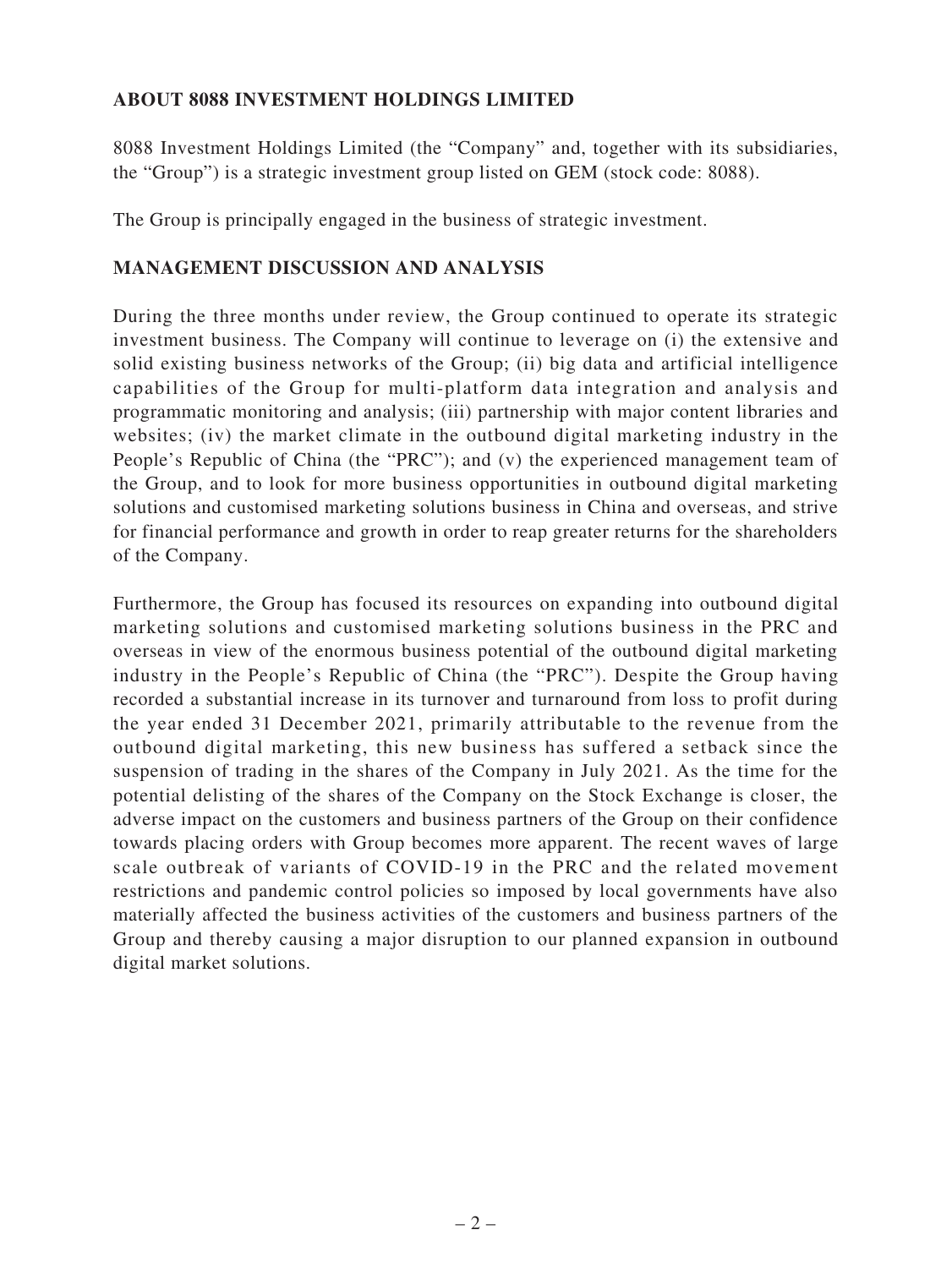# **IMPACT OF OUTBREAK OF CORONAVIRUS DISEASE 2019**

After the outbreak of Coronavirus Disease 2019 ("COVID-19 outbreak") in early 2020, it had resulted in suspension of work in certain regions in the PRC. The epidemic has continued to spread and impacted global business and economic activities. A series of precautionary and control measures have been and continued to be implemented across the country/region. The Group will pay close attention to the development of the COVID-19 outbreak and evaluate its impact on the financial position and operating results of the Group.

### **FINANCIAL REVIEW**

Revenue in the first quarter of 2022 increased to HK\$0.6 million from HK\$0.3 million in the first quarter of last year, while total operating expenses (being administrative and operating expenses) in the first quarter of 2022 decreased to HK\$4.7 million from HK\$6.2 million in the first quarter of last year.

Fair value losses on financial assets at fair value through profit or loss of HK\$0.2 million was recognised in the first quarter of 2022, while fair value gains of HK\$0.6 million was recognised in the first quarter of last year.

Other net income in the first quarter of 2022 decreased to HK\$1.0 million from HK\$1.5 million in the first quarter of last year.

Finance costs in the first quarter of 2022 decreased to HK\$2.5 million from HK\$3.6 million in the first quarter of last year, mainly represent the effective interest expense of the borrowings.

As a result, the Group reported a loss attributable to owners of the Company in the first quarter of 2022 of HK\$6.1 million as compared to HK\$7.6 million in the first quarter of last year.

# **APPLICATION OF A REVIEW BY THE LISTING REVIEW COMMITTEE AND SUSPENSION OF TRADING**

On 12 March 2021, the Company received a letter from the Stock Exchange notifying the Company of its decision that the Company has failed to carry out a business with a sufficient level of operations and assets of sufficient value to support its operations under Rule 17.26 of the Rules Governing the Listing of Securities on GEM of the Stock Exchange ("GEM Listing Rules") to warrant the continued listing of its shares and that trading in the Company's shares will be suspended on 24 March 2021 under Rule 9.04(3) of the GEM Listing Rules (the "Decision").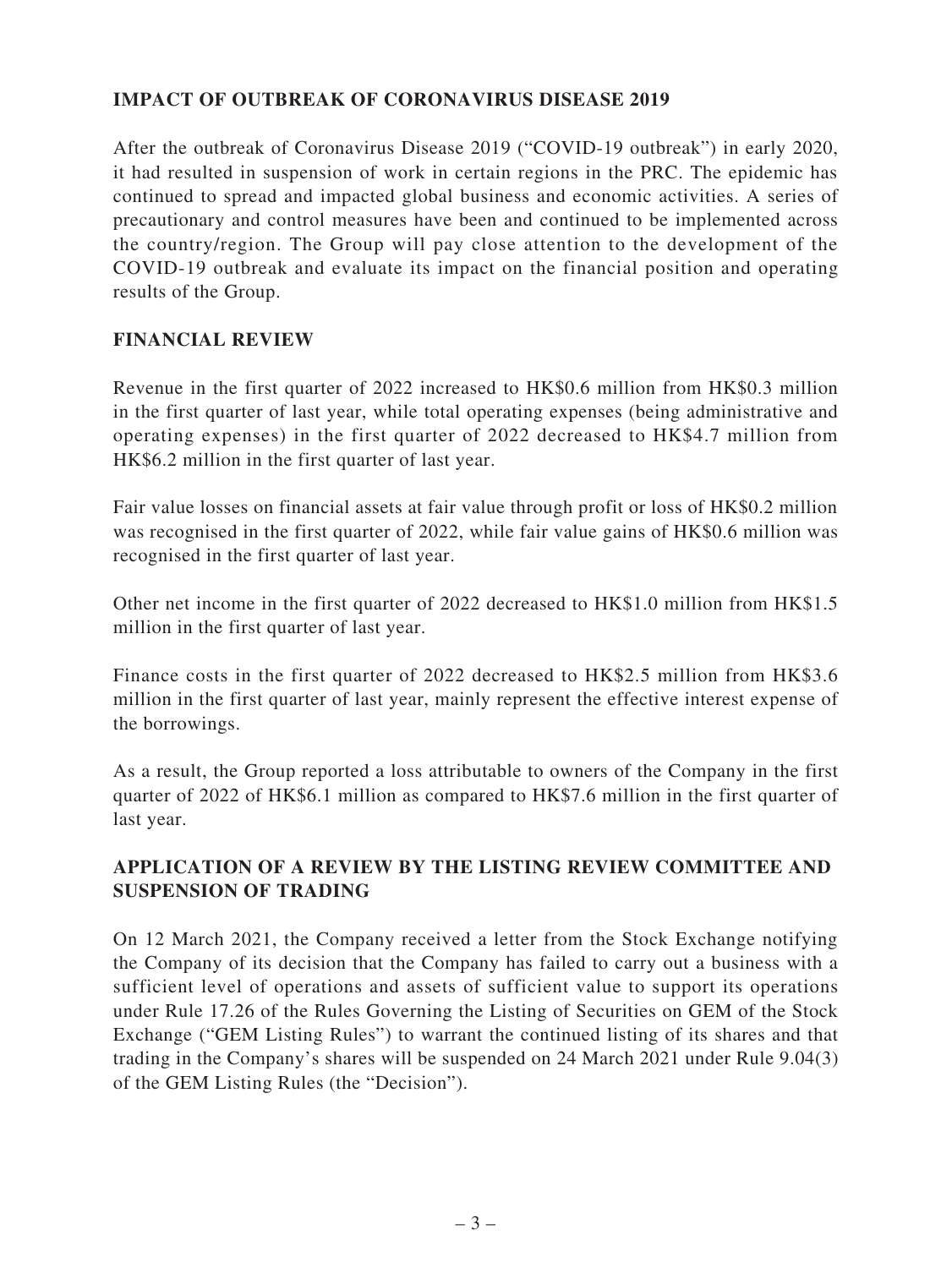Under Rule 9.14A(1) of the GEM Listing Rules, the Stock Exchange may cancel the listing of the Company's shares if trading of the Company's shares is suspended for a continuous period of 12 months.

On 19 March 2021, the Company has made a written submission to the GEM Listing Committee of the Stock Exchange (the "GEM Listing Committee") to request for a hearing for review of the Decision (the "Review Hearing"). As the Decision is subject to review by the GEM Listing Committee, trading in Company's shares was not suspended on 24 March 2021 pending the outcome of the Review Hearing. The Review Hearing was held on 22 June 2021. On 6 July 2021, the Company received a letter from the Stock Exchange notifying the Company that the GEM Listing Committee, having considered all the submissions (both written and oral) made by the Company and the Listing Division of the Stock Exchange, decided to uphold the Decision to suspend trading in the shares of the Company (the "GLC Decision").

Under Chapter 4 of the GEM Listing Rules, the Company has the right to have the GLC Decision referred to the GEM Listing Review Committee of the Stock Exchange (the "GEM Listing Review Committee") for review within seven business days from the date of the GLC Decision. Trading in the Company's shares will be suspended after the expiry of seven business days from the date of the GLC Decision (i.e. 16 July 2021), unless the Company applies for a review of the GLC Decision.

On 15 July 2021, after careful consideration of the relevant factors pertaining to the prospect of success for a review of the GLC Decision, the Board has decided not to apply for a further review of the GLC Decision by the GEM Listing Review Committee. Therefore, trading in the shares of the Company on the Stock Exchange was suspended with effect from 9:00 a.m. on 16 July 2021. On 19 July 2021, the Company had been notified by the Stock Exchange the guidance for resumption of trading in shares of the Company.

For details, please refer to announcements of the Company dated 12 March 2021, 19 March 2021, 3 May 2021, 6 July 2021, 15 July 2021, 19 July 2021, 15 October 2021, 14 January 2022 and 14 April 2022.

Quarterly announcements will be made by the Company updating the status on resumption of trading in the shares of the Company and further announcement(s) will be made by the Company as and when appropriate and in compliance with the requirements under the GEM Listing Rules.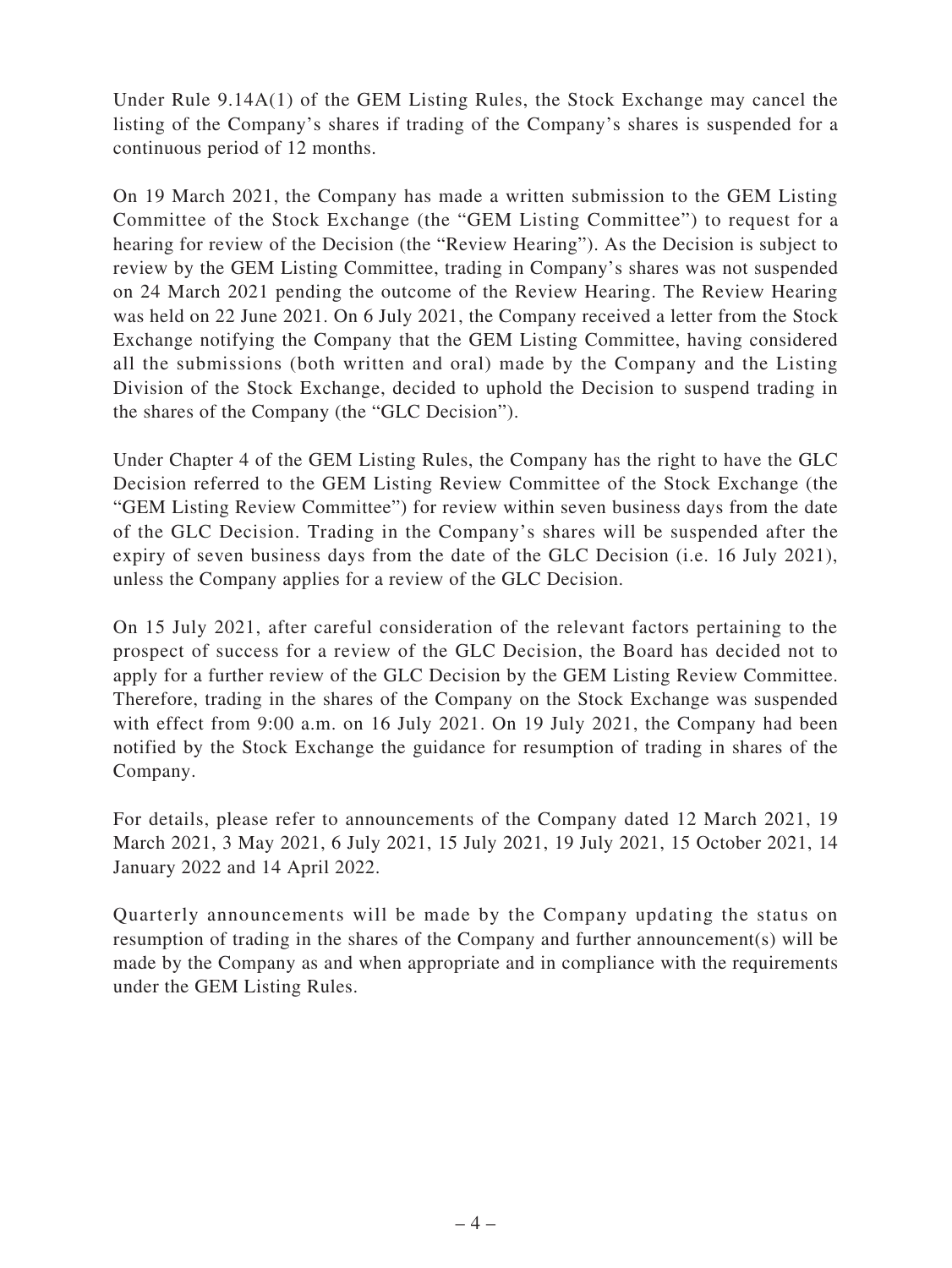### **RESULTS**

The board (the "Board") of directors (the "Director(s)") of the Company announces the unaudited condensed consolidated results of the Group for the three months ended 31 March 2022, together with the comparative unaudited figures of the corresponding period in 2021, as follows:

### **UNAUDITED CONDENSED CONSOLIDATED STATEMENT OF PROFIT OR LOSS**

|                                                           |                | <b>Unaudited</b> |                    |  |  |
|-----------------------------------------------------------|----------------|------------------|--------------------|--|--|
|                                                           |                |                  | Three months ended |  |  |
|                                                           |                | 31 March<br>2022 | 2021               |  |  |
|                                                           | <b>Notes</b>   | <b>HK\$'000</b>  | HK\$'000           |  |  |
| <b>Revenue</b>                                            | $\mathfrak{Z}$ | 626              | 300                |  |  |
| Cost of sales                                             |                | (250)            | (185)              |  |  |
| <b>Gross profit</b>                                       |                | 376              | 115                |  |  |
| Fair value (losses)/gains on financial assets at          |                |                  |                    |  |  |
| fair value through profit or loss, net                    |                | (241)            | 603                |  |  |
| Other net income<br>Administrative and operating expenses | $\mathfrak{Z}$ | 976<br>(4,746)   | 1,469<br>(6,195)   |  |  |
| <b>Operating loss</b>                                     |                | (3,635)          | (4,008)            |  |  |
| Finance costs                                             |                | (2, 472)         | (3,606)            |  |  |
| Loss before income tax                                    |                | (6,107)          | (7,614)            |  |  |
| <b>Income tax credit</b>                                  | $\overline{4}$ | 6                |                    |  |  |
| Loss for the period                                       |                | (6,101)          | (7,614)            |  |  |
| <b>Attributable to:</b>                                   |                |                  |                    |  |  |
| Owners of the Company                                     |                | (6,081)          | (7,612)            |  |  |
| Non-controlling interests                                 |                | (20)             | (2)                |  |  |
| Loss for the period                                       |                | (6,101)          | (7,614)            |  |  |
| Loss per share attributable to owners<br>of the Company   |                |                  |                    |  |  |
| Basic (HK cents)                                          | 6(a)           | (1.10)           | (1.38)             |  |  |
| Diluted (HK cents)                                        | 6(b)           | (1.10)           | (1.38)             |  |  |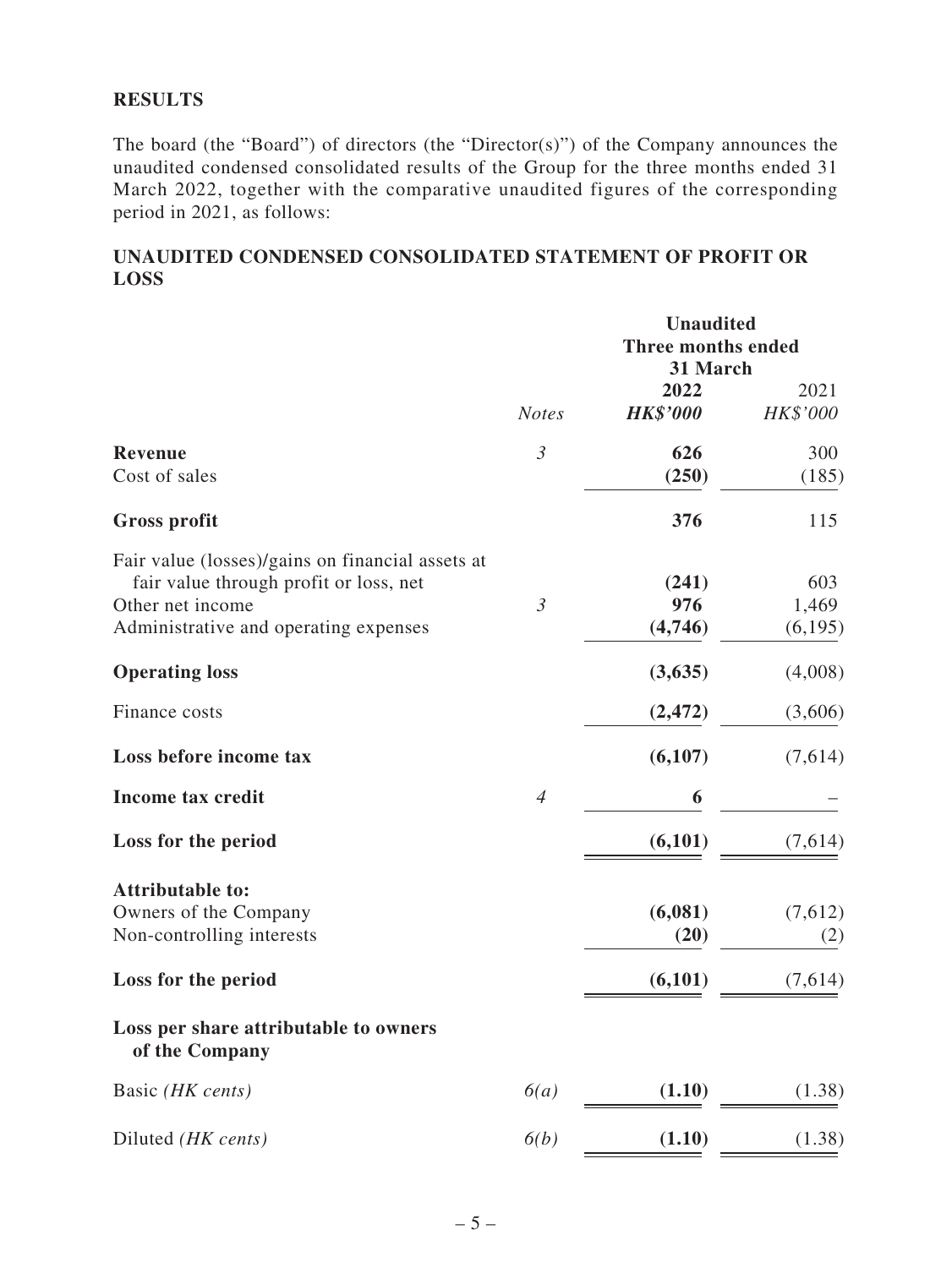# **UNAUDITED CONDENSED CONSOLIDATED STATEMENT OF COMPREHENSIVE INCOME**

|                                                                                                                                   | <b>Unaudited</b><br>Three months ended<br>31 March |                  |  |  |
|-----------------------------------------------------------------------------------------------------------------------------------|----------------------------------------------------|------------------|--|--|
|                                                                                                                                   | 2022<br><b>HK\$'000</b>                            | 2021<br>HK\$'000 |  |  |
| Loss for the period                                                                                                               | (6,101)                                            | (7,614)          |  |  |
| Other comprehensive income/(loss):<br>Items that may be reclassified to profit or loss:<br>Exchange differences on translation of |                                                    |                  |  |  |
| foreign operations                                                                                                                | 24                                                 | (9)              |  |  |
| Other comprehensive income/(loss) for the period,<br>net of tax                                                                   | 24                                                 | (9)              |  |  |
| Total comprehensive loss for the period                                                                                           | (6,077)                                            | (7,623)          |  |  |
| Total comprehensive loss for the period<br><b>Attributable to:</b>                                                                |                                                    |                  |  |  |
| Owners of the Company                                                                                                             | (6,063)                                            | (7,625)          |  |  |
| Non-controlling interests                                                                                                         | (14)                                               | 2                |  |  |
|                                                                                                                                   | (6,077)                                            | (7,623)          |  |  |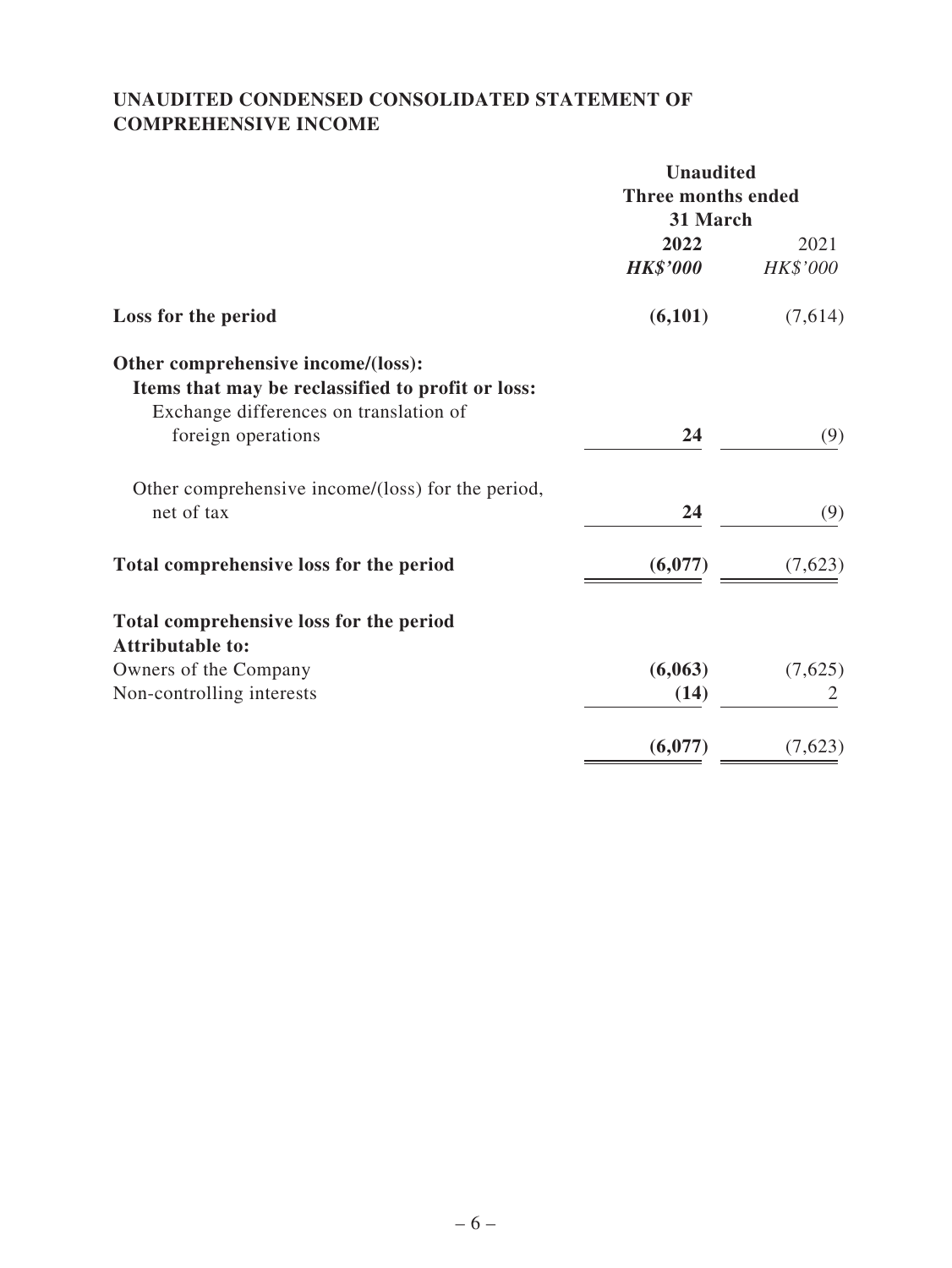# **NOTES TO THE UNAUDITED CONDENSED CONSOLIDATED STATEMENT OF PROFIT OR LOSS**

#### **1. GENERAL INFORMATION**

The Company was incorporated in the Cayman Islands on 21 February 2000 as an exempted company with limited liability under the Companies Law, Cap 22 (Law 3 of 1961, as consolidated and revised) of the Cayman Islands. The address of the Company's registered office is Cricket Square, Hutchins Drive, P.O. Box 2681, Grand Cayman, KY1-1111, Cayman Islands and, its principal place of business is 22/F., New World Tower II, 18 Queen's Road Central, Central, Hong Kong. The Company's shares have been listed on GEM of The Stock Exchange of Hong Kong Limited (the "Stock Exchange") since 17 April 2000. The Company and its subsidiaries are together referred to as the "Group" hereinafter.

The Company acts as the holding company of the Group. The Group is principally engaged in the business of strategic investment.

#### **2. BASIS OF PREPARATION AND ACCOUNTING POLICIES**

The quarterly financial information has been prepared in accordance with all applicable International Financial Reporting Standards ("IFRSs") issued by the International Accounting Standards Board ("IASB") and disclosure requirements of the Rules Governing the Listing of Securities on GEM of the Stock Exchange of Hong Kong Limited ("GEM Listing Rules").

The unaudited condensed consolidated financial information has been prepared under historical cost convention, except for certain financial assets and liabilities (including derivative instrument), which are measured at fair value.

It should be noted that accounting estimates and assumptions are used in preparation of the unaudited condensed consolidated financial information. Although these estimates are based on management's best knowledge and judgement of current events and actions, actual results may ultimately differ from those estimates. The areas involving a higher degree of judgement or complexity, or areas where assumptions and estimates are significant to the unaudited condensed consolidated financial information, are consistent with those set out in the Company's annual audited consolidated financial statements for the year ended 31 December 2021 ("2021 Annual Report").

This condensed consolidated financial information for the three months ended 31 March 2022 is unaudited, but has been reviewed by the audit committee of the Company.

This unaudited condensed consolidated financial information should be read in conjunction with the Company's 2021 Annual Report, which has been prepared in accordance with IFRSs. The principal accounting policies adopted to prepare this unaudited condensed consolidated financial information are consistent with those adopted to prepare to the Company's 2021 Annual Report.

The IASB has issued a number of new or revised IFRSs which are first effective for accounting period beginning on 1 January 2022, the adoption of these new or revised IFRSs has no material impact on how the Group's results and financial position for the current and prior periods have been prepared and presented.

The Group has not early adopted the new or revised IFRSs which have been issued but are not yet effective.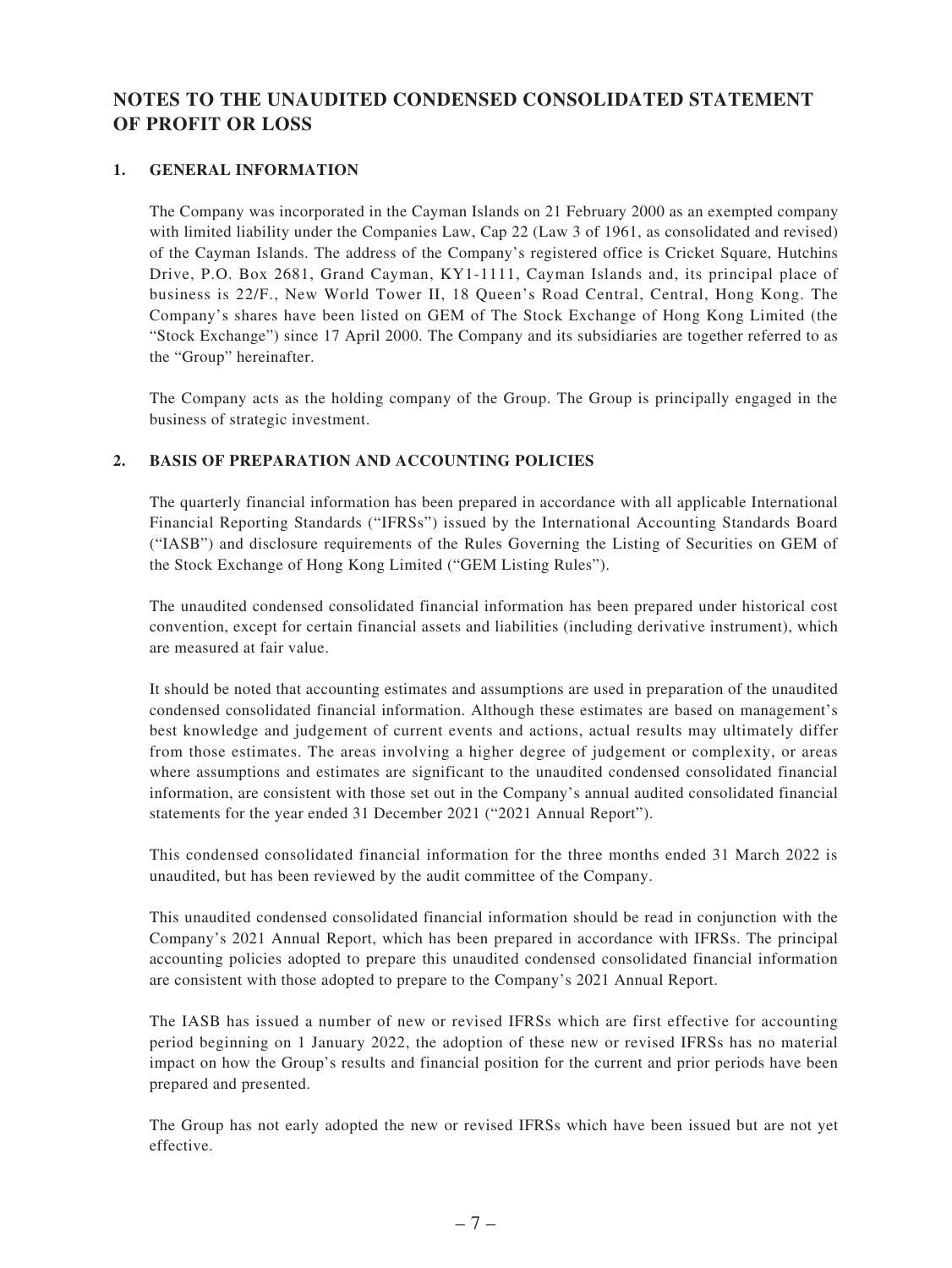#### **3. REVENUE AND OTHER NET INCOME**

Revenue represents the (i) sales of in-app purchase items, (ii) advertising income, (iii) real-time video streaming income, (iv) shared use facilities income and (v) outbound digital marketing income.

Other net income mainly comprises interest income and net foreign exchange gains.

#### **4. INCOME TAX CREDIT**

Under the two-tiered profits tax rates regime, the first HK\$2 million of profits of the qualifying group entity will be taxed at 8.25%, and profits above HK\$2 million will be taxed at 16.5%. Accordingly, the Hong Kong Profits Tax of the qualifying group entity is calculated at 8.25% on the first HK\$2 million of the estimated assessable profits and at 16.5% on the estimated assessable profits above HK\$2 million. The profits of group entities not qualified for the two-tiered profits tax rates regime continue to be taxed at a flat rate of 16.5%.

Taxes on profits assessable elsewhere have been calculated at the rates prevailing in the relevant jurisdictions for the three months ended 31 March 2022 and 2021.

No recognition of potential deferred tax assets relating to tax losses of the Group has been made as the recoverability of the potential tax assets is uncertain.

#### **5. MOVEMENTS IN RESERVES**

|                                                                                           | Share<br>premium<br>HK\$'000 | Capital<br>reduction<br>reserve<br>HK\$'000 | Convertible<br>bonds equity<br>reserve<br>HK\$'000 | Capital<br>reserve<br>HK\$'000 | Capital<br>reserve<br>HK\$'000 | redemption compensation<br>reserve<br>HK\$'000 | Share-based Remuneration<br>share<br>reserve<br>HK\$'000 | Foreign<br>exchange<br>reserve<br>HK\$'000 | Other<br>reserve<br>HK\$'000 | <b>Statutory</b><br>reserve<br>HK\$'000 | surplus Accumulated<br>losses<br>HK\$'000 | Total<br>HK\$'000 |
|-------------------------------------------------------------------------------------------|------------------------------|---------------------------------------------|----------------------------------------------------|--------------------------------|--------------------------------|------------------------------------------------|----------------------------------------------------------|--------------------------------------------|------------------------------|-----------------------------------------|-------------------------------------------|-------------------|
| At 1 January 2022 (audited)                                                               | 779,872                      | 702,955                                     |                                                    | 2,112                          | 601                            | 54,578                                         |                                                          | (5,020)                                    | (21, 619)                    | 5,163                                   | (1,473,607)                               | 45,035            |
| Loss for the period                                                                       |                              |                                             |                                                    |                                |                                |                                                |                                                          |                                            |                              |                                         | (6,081)                                   | (6,081)           |
| Other comprehensive loss:<br>Exchange differences on translation of<br>foreign operations |                              |                                             |                                                    |                                |                                |                                                |                                                          | 18                                         |                              |                                         |                                           | 18                |
| Total comprehensive income/(loss)<br>for the period                                       |                              |                                             |                                                    |                                |                                |                                                |                                                          | 18                                         |                              |                                         | (6,081)                                   | (6,063)           |
| Lapse of share options                                                                    |                              |                                             |                                                    |                                |                                | (1,069)                                        |                                                          |                                            |                              |                                         | 1,069                                     |                   |
| At 31 March 2022 (unaudited)                                                              | 779,872                      | 702,955                                     |                                                    | 2,112                          | 601                            | 53,509                                         |                                                          | (5,002)                                    | (21, 619)                    | 5,163                                   | (1,478,619)                               | 38,972            |
| At 1 January 2021 (Audited)                                                               | 774,001                      | 702,955                                     | 1,921                                              | 2,112                          | 601                            | 54,578                                         | 5,341                                                    | (5, 130)                                   | (21, 619)                    | 5,163                                   | (1,494,197)                               | 25,726            |
| Loss for the period                                                                       |                              |                                             |                                                    |                                |                                |                                                |                                                          |                                            |                              |                                         | (7,612)                                   | (7,612)           |
| Other comprehensive loss:<br>Exchange differences on translation of<br>foreign operations |                              |                                             |                                                    |                                |                                |                                                |                                                          | (13)                                       |                              |                                         |                                           | (13)              |
| Total comprehensive loss for the period                                                   |                              |                                             |                                                    |                                |                                |                                                |                                                          | (13)                                       |                              |                                         | (7,612)                                   | (7,625)           |
| Remuneration shares issued for<br>consultancy services                                    |                              |                                             |                                                    |                                |                                |                                                | 364                                                      |                                            |                              |                                         |                                           | 364               |
| At 31 March 2021 (Unaudited)                                                              | 774,001                      | 702,955                                     | 1,921                                              | 2,112                          | 601                            | 54,578                                         | 5,705                                                    | (5, 143)                                   | (21, 619)                    | 5,163                                   | (1,501,809)                               | 18,465            |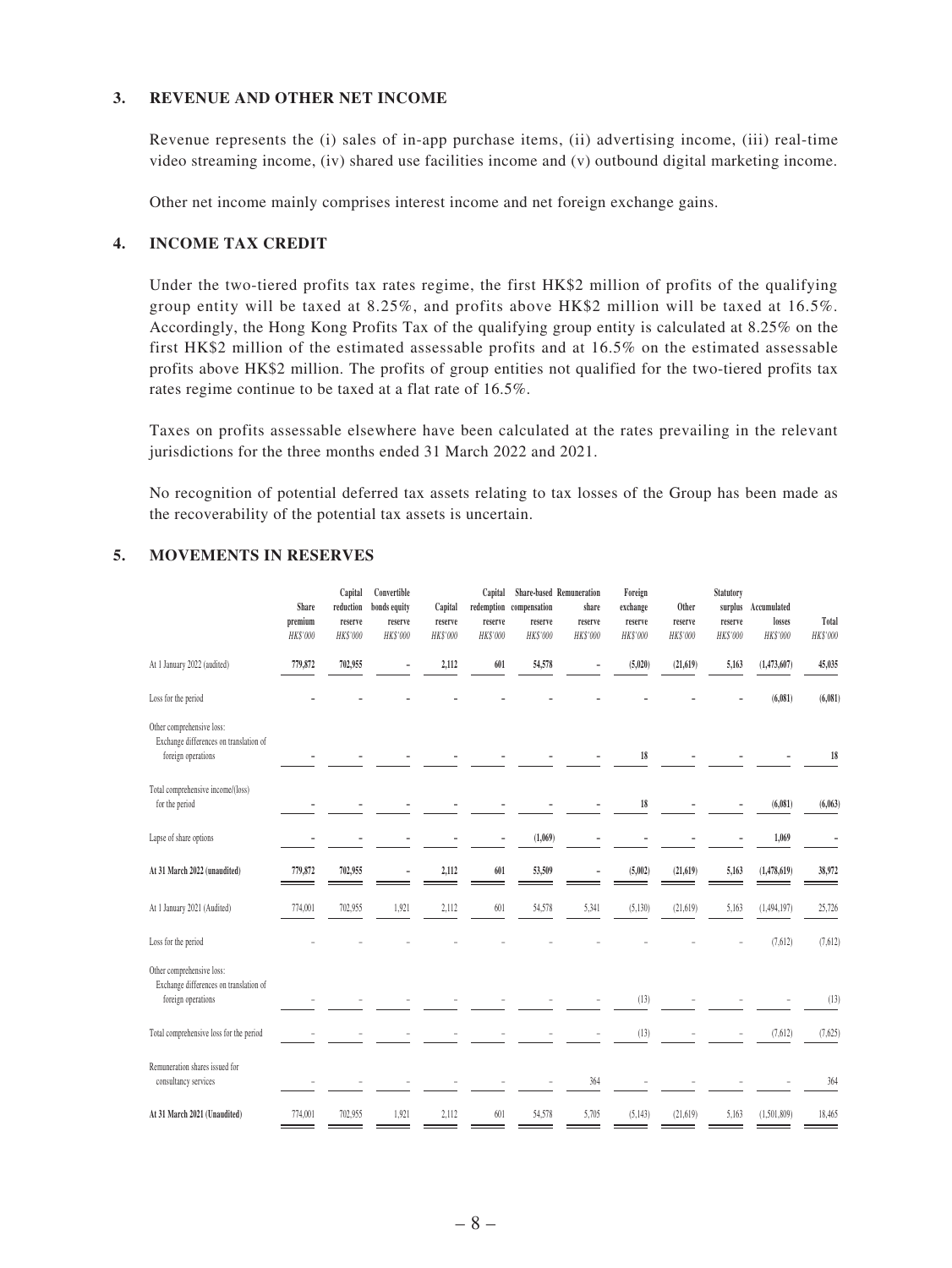#### **6. LOSS PER SHARE ATTRIBUTABLE TO OWNERS OF THE COMPANY**

#### **(a) Basic**

Basic loss per share is calculated by dividing loss attributable to owners of the Company by the weighted average number of ordinary shares in issue during the three months ended 31 March 2022 and 2021.

|                                                            | <b>Unaudited</b><br>Three months ended<br>31 March |             |
|------------------------------------------------------------|----------------------------------------------------|-------------|
|                                                            | 2022                                               | 2021        |
| (HK\$'000)                                                 |                                                    |             |
| Loss attributable to owners of the Company                 | (6,081)                                            | (7,612)     |
| (Number of shares)                                         |                                                    |             |
| Weighted average number of ordinary shares                 | 554,857,005                                        | 549,982,005 |
| $(HK \text{ cents})$                                       |                                                    |             |
| Basic loss per share attributable to owners of the Company | (1.10)                                             | (1.38)      |

#### **(b) Diluted**

Diluted loss per share is calculated by adjusting the weighted average number of ordinary shares outstanding to assume conversion/exercise of all potentially dilutive ordinary shares. The Company has one category (2021: two categories) of potentially dilutive ordinary shares: share options (2021: remuneration shares and share options). For the remuneration shares and share options, a calculation is done to determine the number of shares that could have been acquired at fair value (determined as the average market share price of the Company's shares for the period) based on the monetary value of the subscription rights attached to outstanding remuneration shares and share options. The number of shares calculated as above is compared with the number of shares that would have been issued assuming the exercise of the share options.

For the three months ended 31 March 2022 and 2021, diluted loss per share is the same as the basic loss per share as the conversion/exercise of potential ordinary shares in relation to the outstanding remuneration shares, share options and convertible notes would have anti-dilutive effects to the basic loss per share.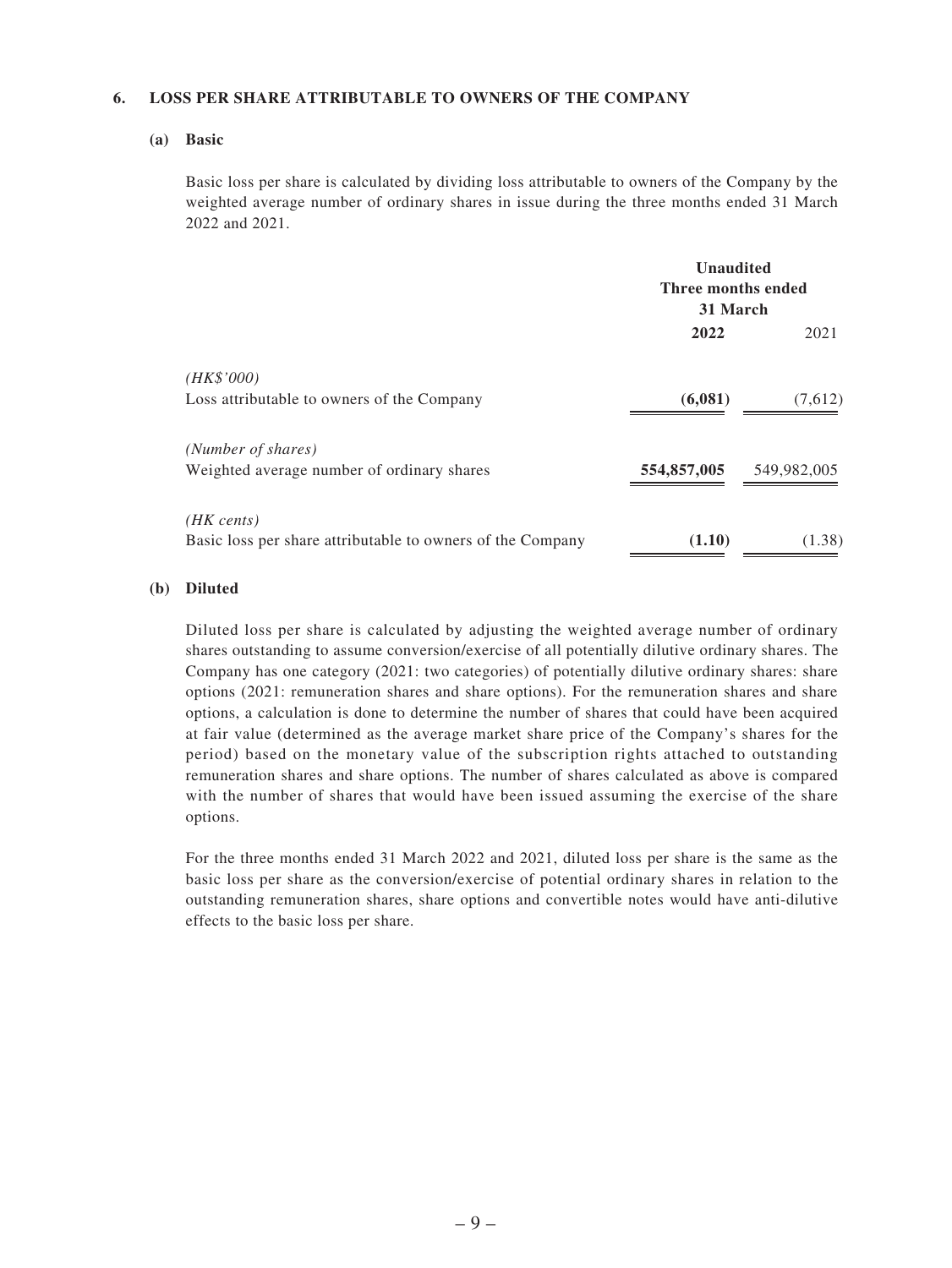#### **7. LOAN OF LISTED SECURITIES**

On 22 March 2018, the Group entered into a Stock Borrowing Agreement ("Agreement") with China Creative as the borrower, whereas the Group has agreed to make available to the borrower a loan of the loaned securities up to 300,000,000 shares in China Creative (6,000,000 share adjusted upon the Capital Reorganization of China Creative), that were held by a subsidiary of the Group, in favour of an investor as a security for performance of certain obligations by China Creative, in relation to its issuance of convertible bonds and notes to the investor. Under the Agreement, China Creative has agreed to pay a borrowing fee on the value of the loaned securities at a rate of 3.5% per annum. During the three months ended 31 March 2022, interest income amounted to HK\$626,000 (2021: HK\$626,000) was recognised as other net income in profit or loss.

The loan is guaranteed and indemnified by an executive director of China Creative against all costs, losses, damages, demands and expenses in which the Group may sustain or incur as a result of the whole or any of the obligations being defaulted or becoming irrecoverable from the borrower. As at 31 March 2022, the fair value of the loaned securities was HK\$216,000 by reference to market value.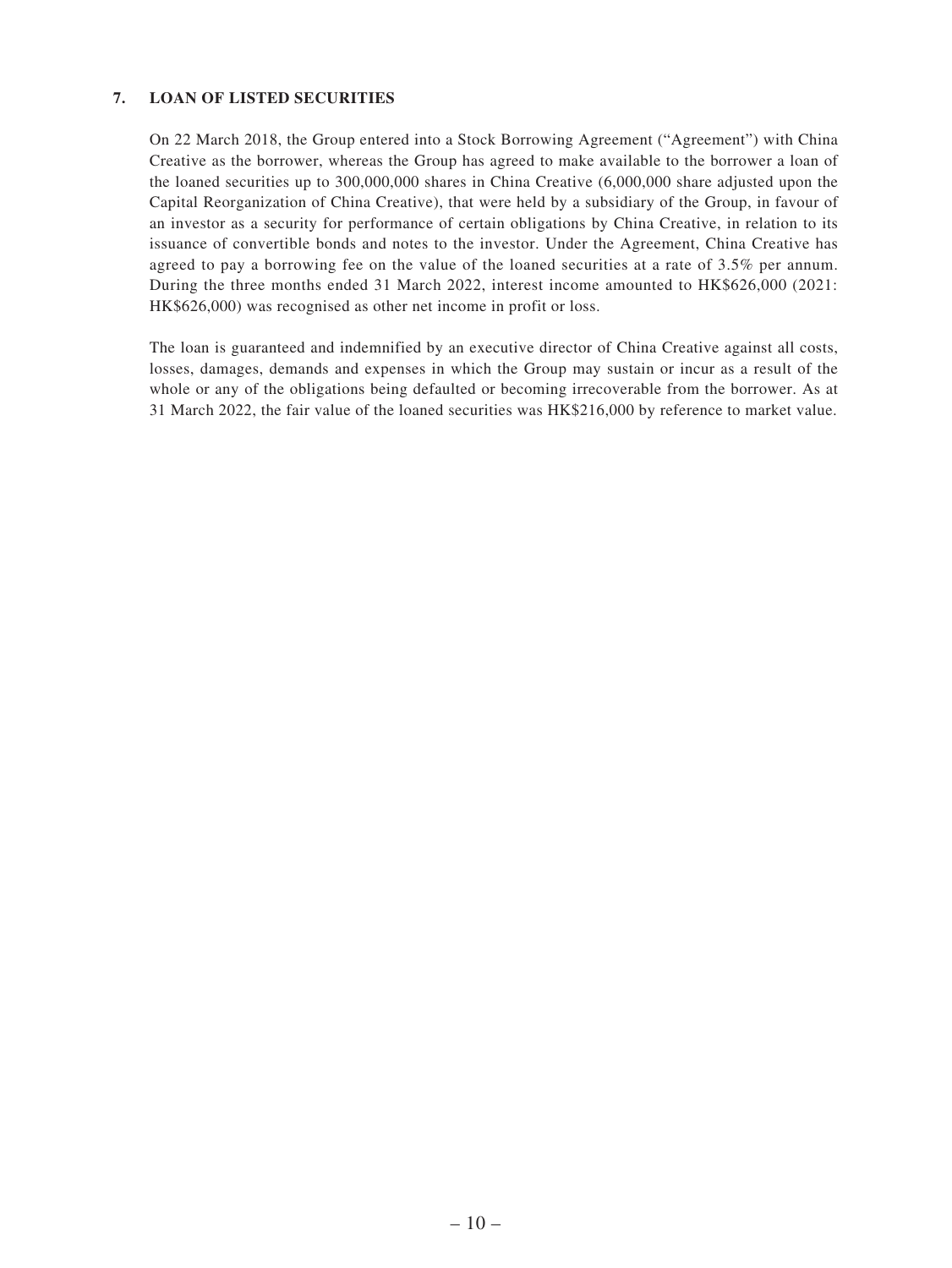### **INTERIM DIVIDEND**

The Board does not recommend the payment of an interim dividend for the three months ended 31 March 2022 (three months ended 31 March 2021: Nil).

### **DISCLOSURE OF INTERESTS**

### **(A) Directors' Interests**

As at 31 March 2022, the interests of the Directors or any chief executive of the Company in the ordinary shares of the Company (the "Shares") and underlying Shares or any of its associated corporations as recorded in the register were:

### *(i) Interests in the Shares*

| <b>Name of Directors</b>         | <b>Personal</b><br>interest | Corporate<br>interest | Family<br>interest | Aggregate<br>position in<br><b>Shares</b> | Approximate<br>percentage<br>of the issued<br>long share capital<br>of the<br>Company |
|----------------------------------|-----------------------------|-----------------------|--------------------|-------------------------------------------|---------------------------------------------------------------------------------------|
| Ms. Chan Suet Ngan               | 19,850                      |                       |                    | 19,850                                    | $0.003\%$                                                                             |
| Mr. Hu Kenneth (Note)            |                             |                       | 630,000            | 630,000                                   | 0.11%                                                                                 |
| Mr. Yuen Kwok On<br>("Mr. Yuen") | 99,000                      |                       |                    | 99,000                                    | $0.01\%$                                                                              |

*Note:*

Ms. Qian Alexandra Gaochuan ("Ms. Qian"), the spouse of Mr. Hu Kenneth holds 630,000 Shares. Accordingly, Mr. Hu Kenneth is deemed to be interested in 630,000 Shares.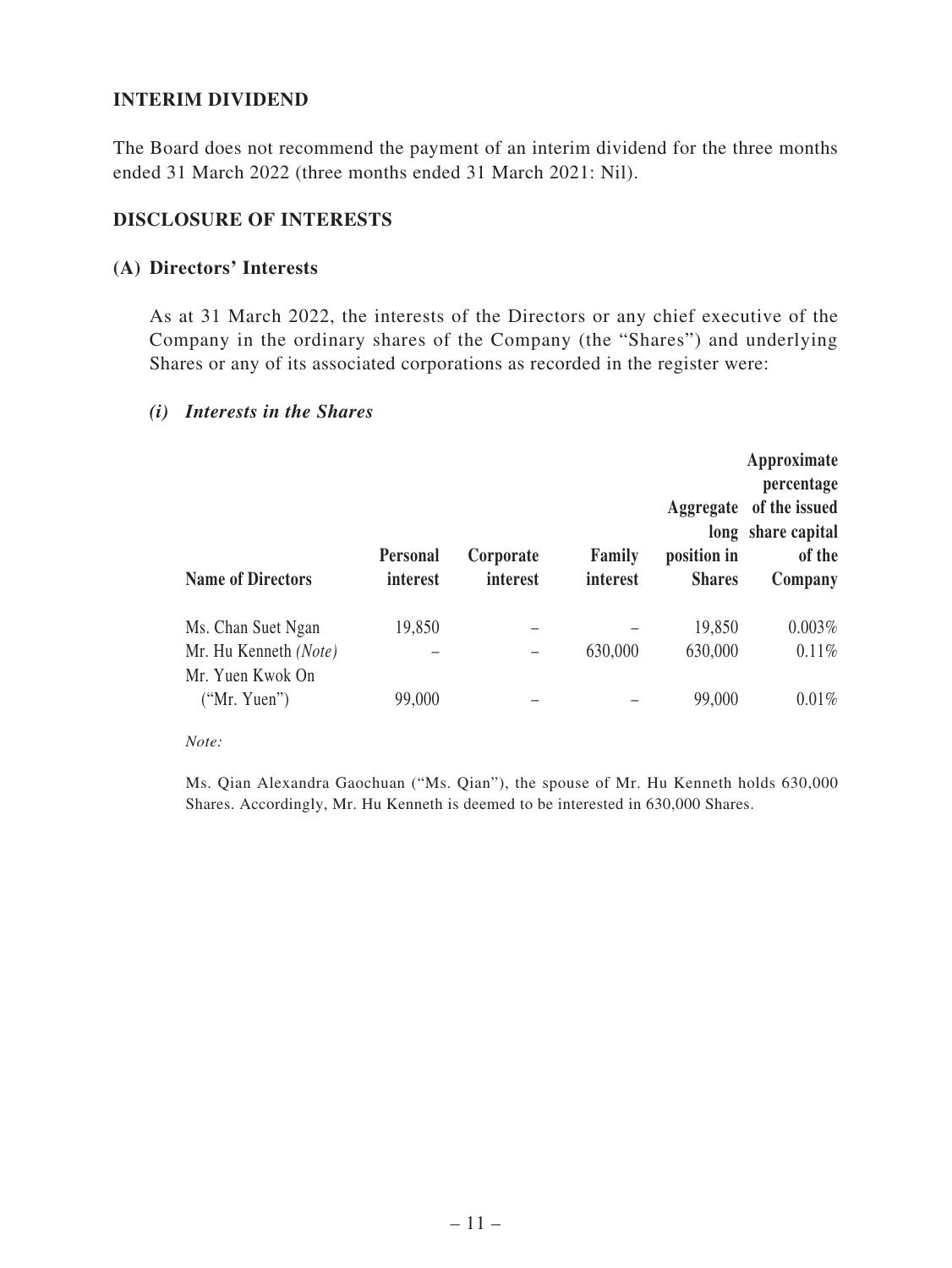### *(ii) Interests in the underlying Shares*

| Name of<br><b>Directors</b> | Date of<br>grant<br>(dd/mm/yyyy) | <b>Exercise</b><br>price<br>$(HK\$ | <b>Exercise</b><br>period<br>(Notes) | <b>Balance</b><br>as at<br>1 January<br>2022 | Granted<br>during<br>the period | <b>Exercised</b><br>during<br>the period | Cancelled/<br>lapsed<br>during<br>the period | <b>Balance</b><br>as at<br>31 March<br>2022 |
|-----------------------------|----------------------------------|------------------------------------|--------------------------------------|----------------------------------------------|---------------------------------|------------------------------------------|----------------------------------------------|---------------------------------------------|
| Ms. Chan Suet Ngan          | 01/04/2016<br>19/05/2017         | 4.94<br>1.56                       | (1)<br>(2)                           | 200,000<br>600,000                           |                                 |                                          |                                              | 200,000<br>600,000                          |
|                             |                                  |                                    |                                      | 800,000                                      |                                 |                                          |                                              | 800,000                                     |
| Mr. Hu Kenneth<br>(Note 3)  | 01/04/2016<br>19/05/2017         | 4.94<br>1.56                       | (1)<br>(2)                           | 400,000<br>2,800,000                         |                                 |                                          |                                              | 400,000<br>2,800,000                        |
|                             |                                  |                                    |                                      | 3,200,000                                    |                                 |                                          |                                              | 3,200,000                                   |
| Mr. Yuen                    | 01/04/2016<br>19/05/2017         | 4.94<br>1.56                       | (1)<br>(2)                           | 150,000<br>100,000                           |                                 |                                          |                                              | 150,000<br>100,000                          |
|                             |                                  |                                    |                                      | 250,000                                      |                                 |                                          |                                              | 250,000                                     |

### *Outstanding share options*

#### *Notes:*

- (1) Divided into two tranches exercisable from 1 October 2016 and 1 April 2017, respectively to 31 March 2026.
- (2) Exercisable from 19 May 2017 to 18 May 2027.
- (3) Ms. Qian, the spouse of Mr. Hu Kenneth, holds 200,000 share options and 1,400,000 share options at an exercise price of HK\$4.94 per share and HK\$1.56 per share respectively, to subscribe for Shares.

### *(iii) Short positions*

None of the Directors held short positions in the shares and underlying shares of the Company or any Associated Corporation.

Save as disclosed above, as at 31 March 2022, none of the Directors or chief executives of the Company had any interests and short positions in the shares, underlying shares and debentures of the Company or any of its associated corporations (within the meaning of Part XV of the Securities and Future Ordinance (the "SFO")), which were required to be notified to the Company and the Stock Exchange pursuant to Divisions 7 and 8 of Part XV of the SFO (including interests or short positions which they are taken or deemed to have under such provision of the SFO), or which were recorded in the register required to be kept under section 352 of the SFO, or as otherwise notified to the Company and the Stock Exchange pursuant to Rule 5.46 to Rule 5.67 of the GEM Listing Rules relating to securities transactions by Directors.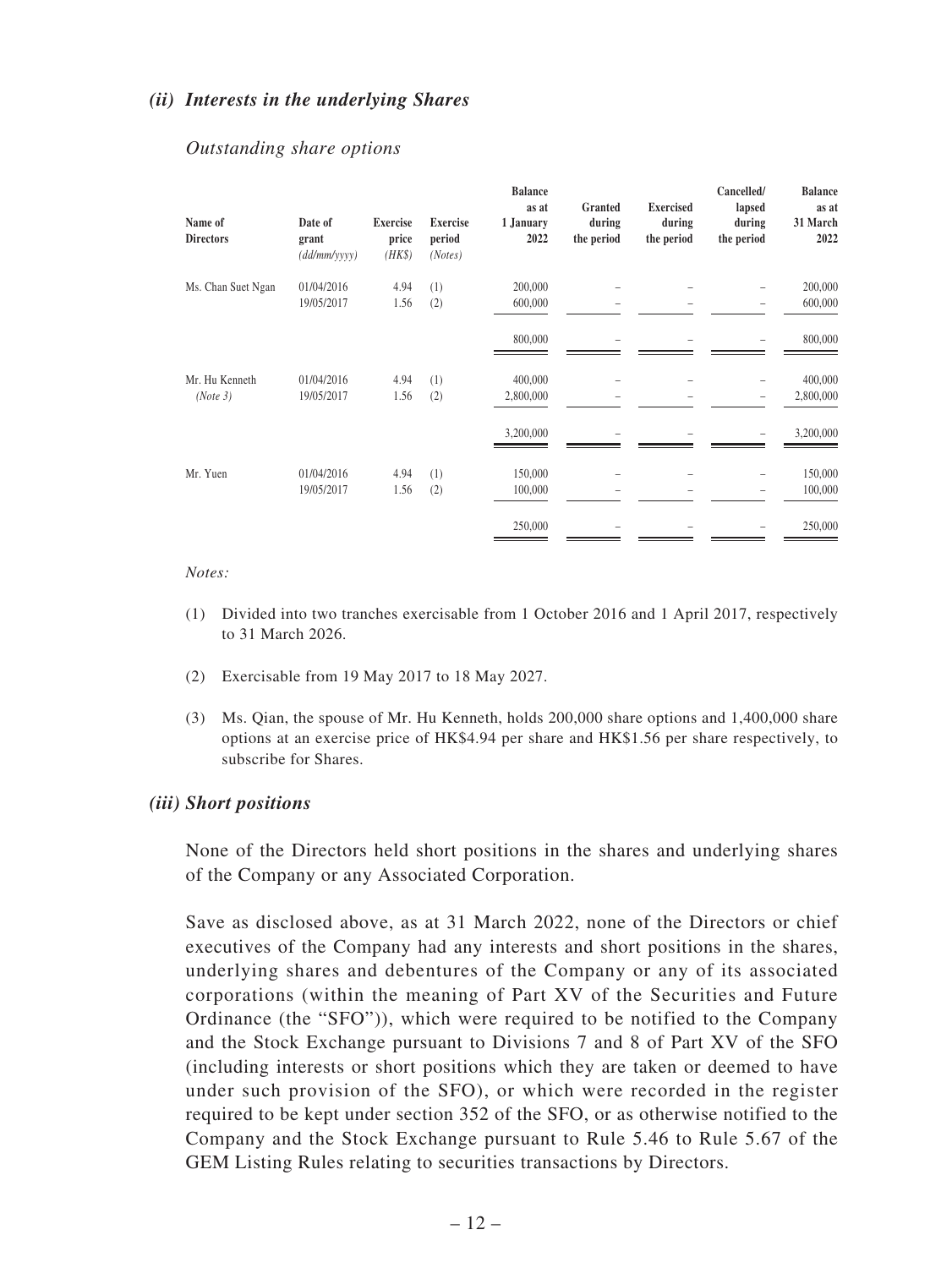### **(B) Substantial Shareholders and Other Persons**

As at 31 March 2022, the following persons, other than the Directors or chief executive of the Company, had interests or short positions in the shares and underlying shares of the Company which would fall to be disclosed to the Company under the provisions of Divisions 2 and 3 of Part XV of the SFO, or is expected, directly or indirectly, to be interested in 5% or more of the nominal value of any class of share capital carrying rights to vote in all circumstances at general meetings of any other member of the Group.

### *(i) Interests in the Shares and underlying Shares*

| <b>Name</b>                           | Aggregate<br>long position<br>in Shares | <b>Aggregate</b><br>long position<br>in underlying<br>shares | Approximate<br>percentage<br>of the issued<br>share capital<br>of the<br>Company |
|---------------------------------------|-----------------------------------------|--------------------------------------------------------------|----------------------------------------------------------------------------------|
| <b>Substantial Shareholders</b>       |                                         |                                                              |                                                                                  |
| Mr. Wu King Shiu, Kelvin              |                                         |                                                              |                                                                                  |
| ("Mr. Wu") (Notes 1 and 2)            | 119,484,282                             | 5,294,200                                                    | 22.48%                                                                           |
| Ms. Li Mau (Notes 1 and 2)            | 119,484,282                             | 5,294,200                                                    | 22.48%                                                                           |
| AID Cap II (Note $1$ )                | 104,939,882                             |                                                              | 18.91%                                                                           |
| AID Partners GP2, Ltd. (Note 1)       | 104,939,882                             |                                                              | 18.91%                                                                           |
| Hong Kong HNA Holding                 |                                         |                                                              |                                                                                  |
| Group Co. Limited (Note 3)            | 66, 141, 232                            |                                                              | 11.92%                                                                           |
| Mr. David Tin                         | 45,454,400                              |                                                              | 8.19%                                                                            |
| Billion Town Limited (Note 1)         | 104,939,882                             |                                                              | 18.91%                                                                           |
| Leader Fortune International          |                                         |                                                              |                                                                                  |
| Limited (Note 1)                      | 104,939,882                             |                                                              | 18.91%                                                                           |
| <b>Abundant Star Ventures Limited</b> |                                         |                                                              |                                                                                  |
| (Note 1)                              | 45,454,545                              |                                                              | 8.19%                                                                            |
| Vantage Edge Limited (Note 1)         | 34,090,937                              |                                                              | 6.14%                                                                            |
| Mr. Wong Kwok Ho                      |                                         |                                                              |                                                                                  |
| ("Mr. Wong") (Notes $4$ and $5$ )     | 42,308,200                              | 4,500,000                                                    | 8.43%                                                                            |
| Ms. Chau Mui (Notes 4 and 5)          | 42,308,200                              | 4,500,000                                                    | 8.43%                                                                            |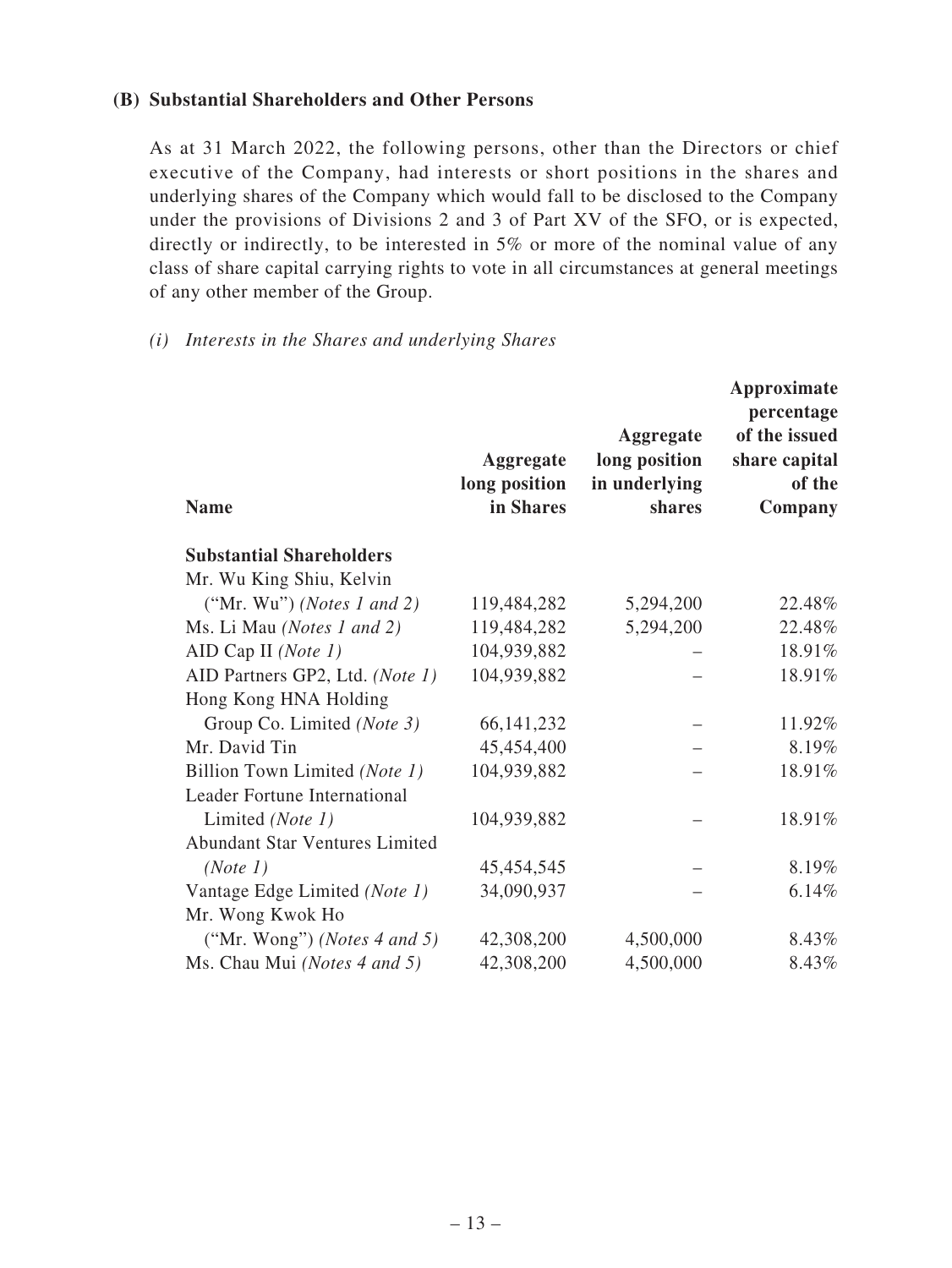#### *Notes:*

- 1. Mr. Wu owns 6,264,400 Shares. Hero Sign Limited, Abundant Star Ventures Limited and Vantage Edge Limited own 25,394,400 Shares, 45,454,545 Shares and 34,090,937 Shares, respectively. Mr. Wu is deemed to have interests in 25,394,400 Shares, 45,454,545 Shares and 34,090,937 Shares of which Hero Sign Limited, Abundant Star Ventures Limited and Vantage Edge Limited were deemed to be interested by virtue of the SFO since Mr. Wu indirectly owns 100% through Billion Town Limited, of the issued share capital of AID Partners GP2, Ltd.. AID Partners GP2, Ltd. is the general partner of AID Partners Capital II, L.P. ("AID Cap II"). AID Cap II is interested in the entire issued share capital of Leader Fortune International Limited, which is interested in the entire issued share capital of Hero Sign Limited, Abundant Star Ventures Limited and Vantage Edge Limited. Further, Mr. Wu is interested in 1,344,200 share options, 3,500,000 share options and 450,000 share options at an exercise price of HK\$3.20 per Share, HK\$4.94 per Share and HK\$1.56 per Share, respectively, to subscribe for Shares. Ms. Li Mau, as the spouse of Mr. Wu, is deemed to be interested in these Shares and underlying Shares for the purpose of the SFO.
- 2. Billion Express Consultants Limited ("Billion Express") owns 8,280,000 Shares. The entire issued share capital of Billion Express is wholly-owned by Ms. Li Mau. Mr. Wu, as the spouse of Ms. Li Mau, is deemed to be interested in these Shares held by Billion Express for the purpose of the SFO.
- 3. Hong Kong HNA Holding Group Co. Limited is wholly-owned by HNA Holdings International Co., Ltd. ("HNA Holdings"). HNA Holdings is wholly-owned by HNA Logistics Group Co., Ltd. (" HNA Logistics"). HNA Logistics is owned as to 51.38% by HNA Holding Group Co., Ltd. and 21.61% by HNA Group Co., Ltd.. HNA Holding Group Co., Ltd. is owned as to 96.06% by HNA Group Co., Ltd.. HNA Group Co., Ltd. is owned as to approximately 70% by Hainan Traffic Administration Holding Co., Ltd. ("Hainan Traffic"). Hainan Traffic is owned as to approximately 50% by Sheng Tang Development (Yangpu) Co. Limited ("Sheng Tang"). Sheng Tang is owned as to 35% by Tang Dynasty Development Co. Limited ("Tang Dynasty") and 65% by Hainan Province Cihang Foundation. Tang Dynasty is owned as to approximately 98% by Pan-American Aviation Holding Company, which is in turn 100% beneficially owned by Cihang Sino-Western Cultural and Educational Exchange Foundation Limited.
- 4. Mr. Wong owns 16,839,200 Shares and is interested in 4,500,000 share options at an exercises price of HK\$1.56 per Share to subscribe for Shares. Mr. Wong is deemed to be interested in 24,375,000 Shares as mentioned in Note 5 below. Ms. Chau Mui, as the spouse of Mr. Wong, owns 1,094,000 Shares and is deemed to be interested in all Shares and underlying shares held by Mr. Wong.
- 5. Sky March Limited ("Sky March") entered into a consulting service agreement with the Company dated 5 May 2017 (the "Consulting Service Agreement"), pursuant to which the Company has issued 97,500,000 Shares (4,875,000 Shares adjusted upon the Share Consolidation), 97,500,000 Shares (4,875,000 Shares adjusted upon the Share Consolidation), 4,875,000 Shares, 4,875,000 Shares and 4,875,000 Shares to Sky March on 25 May 2017, 28 May 2018, 28 May 2019, 28 May 2020 and 28 May 2021, respectively in accordance with the terms and conditions of the Consulting Service Agreement. Mr. Wong is interest in these shares and underlying shares through his 100% interest in Sky March.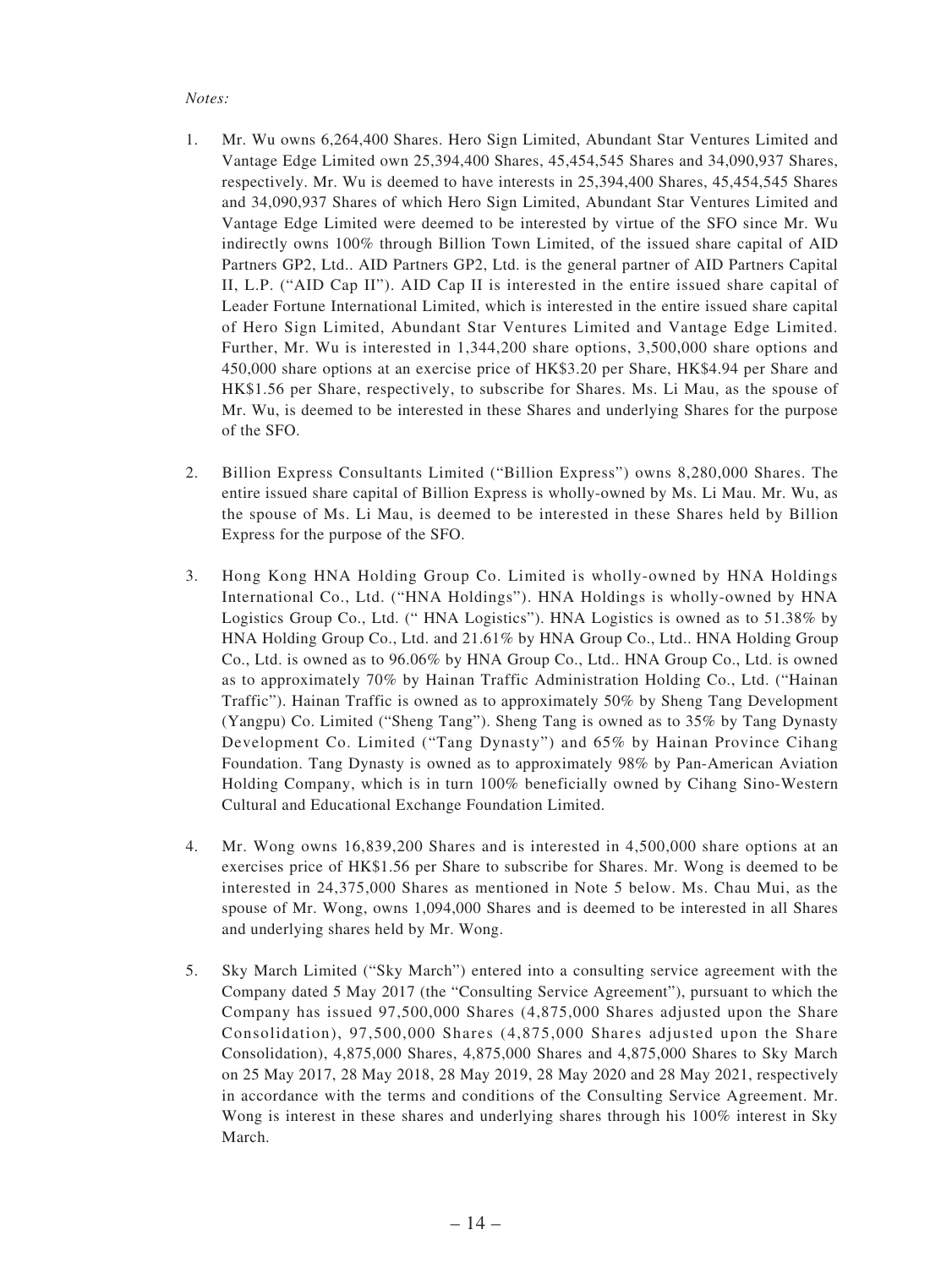### *(ii) Short positions*

No person held short positions in the shares and underlying shares of the Company as recorded in the register required to be kept under section 336 of the SFO.

Save as disclosed above, as at 31 March 2022, the Directors of the Company were not aware of any other person who had an interest or short position in the shares and underlying shares of the Company which would fall to be disclosed to the Company under the provisions of Divisions 2 and 3 of Part XV of the SFO.

Save as disclosed above, as at 31 March 2022, no other person had interests which were recorded in the register required to be kept under section 336 of the SFO.

# **(C) Competing Interests**

So far as the Directors were aware, none of the other Directors or their respective associates were interested in any business which competes or is likely to compete, whether directly or indirectly, with the business of the Group.

# **(D) Share Option Schemes**

The Company's share option scheme which was adopted on 27 March 2002 (the "2002 Share Option Scheme") was expired and a new share option scheme (the "2014 Share Option Scheme") was adopted by an ordinary resolution passed by the shareholders at the extraordinary general meeting of the Company on 15 April 2014 (the "Adoption Date"). The 2014 Share Option Scheme constitutes a share option scheme governed by Chapter 23 of the GEM Listing Rules and will remain in force for 10 years from the Adoption Date.

Upon the expiry of the 2002 Share Option Scheme, no further option can be offered thereunder but any options granted prior to such expiry but not yet exercised shall continue to be valid and exercisable.

The Company operates both the 2002 Share Option Scheme and the 2014 Share Option Scheme for the purpose of providing incentives and rewards to eligible participants who contribute to the success of the Group's operation. Pursuant to the 2014 Share Option Scheme, the Directors of the Company may grant options to eligible participants persons (as defined in the 2014 Share Option Scheme) to subscribe for shares in the Company subject to the terms and conditions stipulated therein.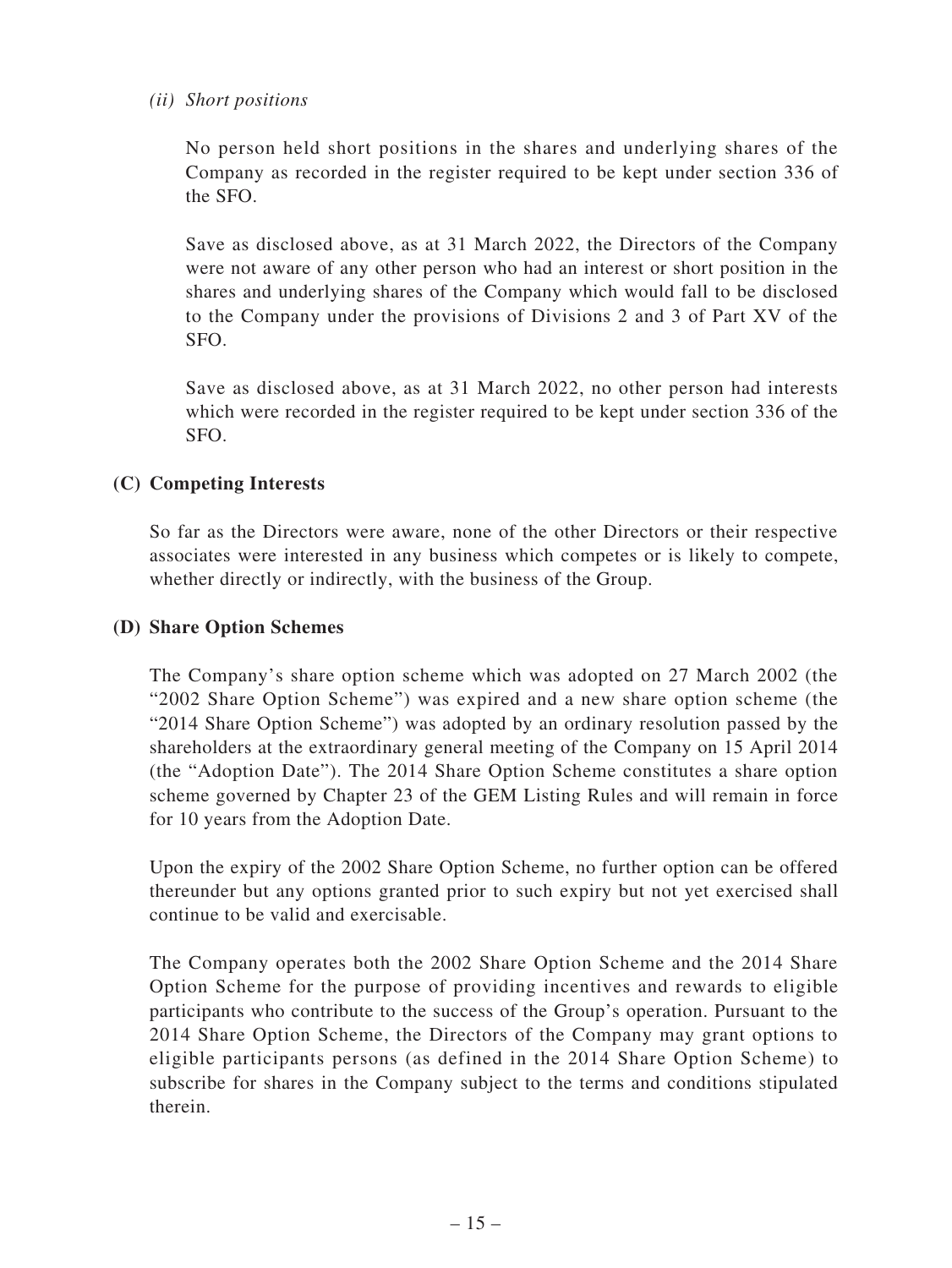### **2002 Share Option Scheme**

The remaining share options granted under the 2002 Share Option Scheme are for other eligible participants and are exercisable as follows:

- (a) the first 30% of the options between the first and tenth anniversary of the date of grant;
- (b) the next 30% of the options between the second and tenth anniversary of the date of grant; and
- (c) the remaining options between the third and tenth anniversary of the date of grant.
- The following table sets out information relating to the 2002 Share Option Scheme:

|                                     |                                             |                                          |                                                 | Number of share options                      |                                 |                                          |                                              |                                             |                                                            |  |  |
|-------------------------------------|---------------------------------------------|------------------------------------------|-------------------------------------------------|----------------------------------------------|---------------------------------|------------------------------------------|----------------------------------------------|---------------------------------------------|------------------------------------------------------------|--|--|
| Date of grant<br>$(dd/mm/$ yyyy $)$ | <b>Grantees</b>                             | <b>Exercise period</b><br>(dd/mm/yyyy)   | <b>Exercise</b><br>price per<br>share<br>$(HK\$ | <b>Balance</b><br>as at<br>1 January<br>2022 | Granted<br>during<br>the period | <b>Exercised</b><br>during<br>the period | Cancelled/<br>lapsed<br>during<br>the period | <b>Balance</b><br>as at<br>31 March<br>2022 | <b>Options</b><br>exercisable<br>as at<br>31 March<br>2022 |  |  |
| 16/03/2012                          | Former directors<br>and former<br>employees | 16/03/2013 to<br>15/03/2022              | 4.00                                            | 267,129                                      |                                 | -                                        | (267, 129)                                   |                                             |                                                            |  |  |
| 14/05/2012                          | Former directors<br>and former<br>employees | 14/05/2013 to<br>13/05/2022              | 3.80                                            | 292,968                                      |                                 |                                          |                                              | 292,968                                     | 292,968                                                    |  |  |
|                                     |                                             |                                          | Total                                           | 560,097                                      |                                 | -                                        | (267, 129)                                   | 292,968                                     | 292,968                                                    |  |  |
|                                     |                                             | Weighted average exercise price $(HK\$ ) |                                                 | 3.90                                         |                                 |                                          | 4.00                                         | 3.80                                        |                                                            |  |  |

No option was granted or exercised under the 2002 Share Option Scheme during the three months ended 31 March 2022.

267,129 (2021: No) options were lapsed under the 2002 Share Option Scheme upon expiry of the life of the options during the three months ended 31 March 2022.

The weighted average remaining contractual life of the options outstanding under the 2002 Share Option Scheme as at 31 March 2022 was approximately 0.12 years.

No share-based compensation expense was recognised under 2002 Share Option Scheme during the three months ended 31 March 2022 and 2021.

The total number of share available for issue under the 2002 Share Option Scheme is 292,968, representing approximately 0.053% of the Company's total number of issued shares at 31 March 2022.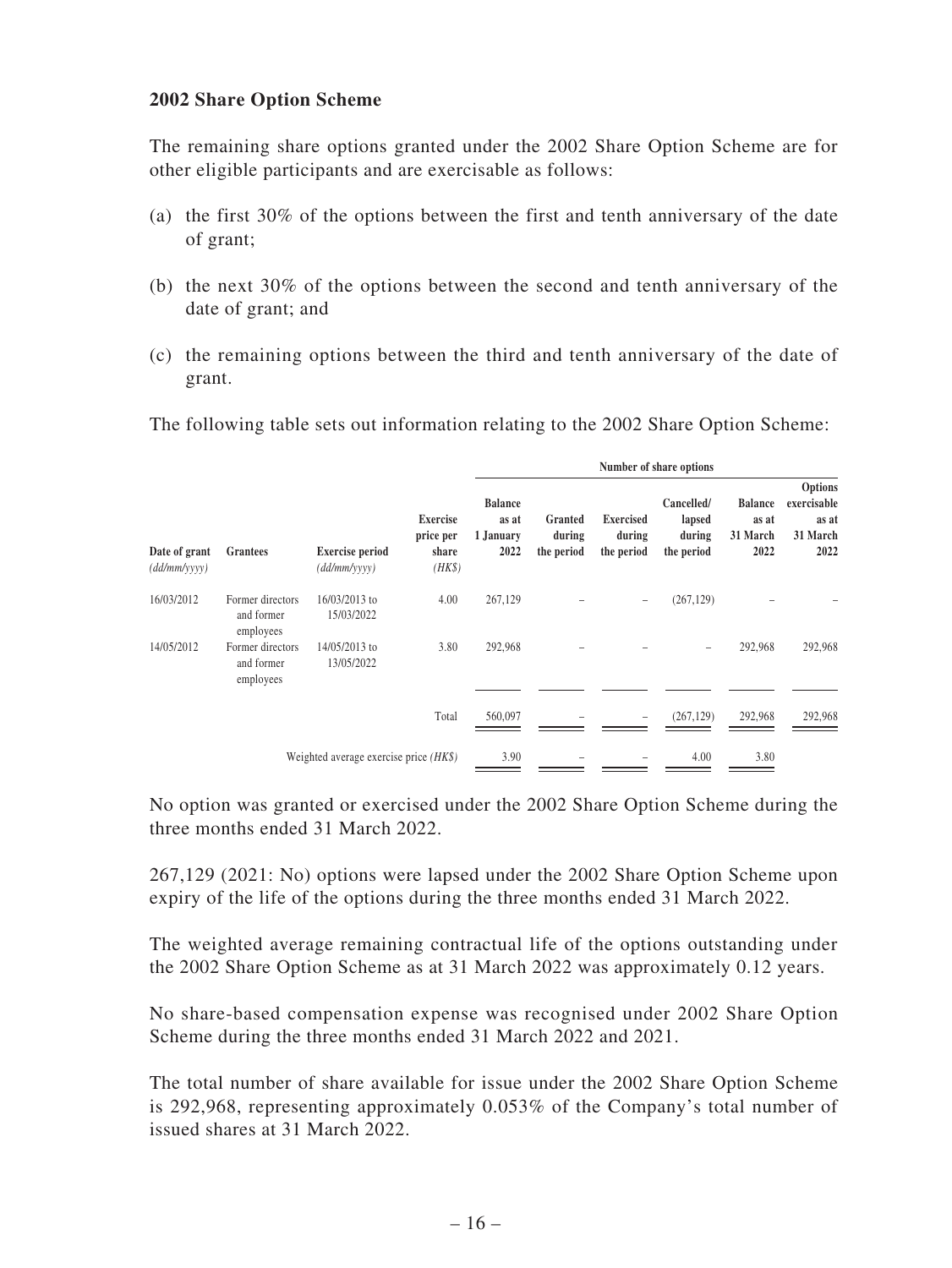### **2014 Share Option Scheme**

The following table sets out information relating to the 2014 Share Option Scheme:

|                                                  |                                       |                                                 |                                              | Number of share options         |                                          |                                              |                                             |                                                     |            |  |  |  |
|--------------------------------------------------|---------------------------------------|-------------------------------------------------|----------------------------------------------|---------------------------------|------------------------------------------|----------------------------------------------|---------------------------------------------|-----------------------------------------------------|------------|--|--|--|
| Date of grant<br><b>Grantees</b><br>(dd/mm/vvvv) | <b>Exercise</b><br>period<br>(Notes)  | <b>Exercise</b><br>price per<br>share<br>$(HK\$ | <b>Balance</b><br>as at<br>1 January<br>2022 | Granted<br>during<br>the period | <b>Exercised</b><br>during<br>the period | Cancelled/<br>lapsed<br>during<br>the period | <b>Balance</b><br>as at<br>31 March<br>2022 | Options<br>exercisable<br>as at<br>31 March<br>2022 |            |  |  |  |
| 15/05/2014                                       | Former directors                      | (1)                                             | 3.20                                         | 2,734,200                       |                                          |                                              | $\overline{a}$                              | 2,734,200                                           | 2,734,200  |  |  |  |
| 20/06/2014                                       | Former directors                      | (2)                                             | 3.20                                         | 1,623,262                       |                                          |                                              | $\overline{a}$                              | 1,623,262                                           | 1,623,262  |  |  |  |
| 01/04/2016                                       | Directors and former<br>directors     | (3)                                             | 4.94                                         | 8,450,000                       |                                          |                                              | $\overline{a}$                              | 8,450,000                                           | 8,450,000  |  |  |  |
| 19/05/2017                                       | Directors and former (5)<br>directors |                                                 | 1.56                                         | 5,300,000                       |                                          |                                              | $\overline{\phantom{0}}$                    | 5,300,000                                           | 5,300,000  |  |  |  |
|                                                  |                                       |                                                 |                                              | 18,107,462                      |                                          |                                              | $\overline{a}$                              | 18,107,462                                          | 18,107,462 |  |  |  |
| 20/06/2014                                       | Other eligible<br>participants        | (4)                                             | 3.20                                         | 888,888                         |                                          |                                              |                                             | 888,888                                             | 888,888    |  |  |  |
| 01/04/2016                                       | Other eligible<br>participants        | (3)                                             | 4.94                                         | 1,820,800                       |                                          |                                              | $\overline{a}$                              | 1,820,800                                           | 1,820,800  |  |  |  |
| 19/05/2017                                       | Other eligible<br>participants        | (5)                                             | 1.56                                         | 11,809,600                      |                                          |                                              | $\overline{a}$                              | 11,809,600                                          | 11,809,600 |  |  |  |
|                                                  |                                       |                                                 |                                              | 14,519,288                      |                                          |                                              | $\overline{a}$                              | 14,519,288                                          | 14,519,288 |  |  |  |
|                                                  |                                       |                                                 | Total                                        | 32,626,750                      |                                          |                                              |                                             | 32,626,750                                          | 32,626,750 |  |  |  |
|                                                  |                                       |                                                 | Weighted average exercise price $(HK\$ )     | 2.888                           |                                          |                                              |                                             | 2.888                                               |            |  |  |  |

#### *Notes:*

- (1) Exercisable from 15 May 2014 to 14 May 2024.
- (2) Exercisable from 20 June 2014 to 19 June 2024.
- (3) Divided into two tranches exercisable from 1 October 2016 and 1 April 2017, respectively to 31 March 2026.
- (4) Divided into two tranches exercisable from 20 June 2014 and 20 June 2015, respectively to 19 June 2024.
- (5) Exercisable from 19 May 2017 to 18 May 2027.

No option was granted or exercised under the 2014 Share Option Scheme during the three months ended 31 March 2022.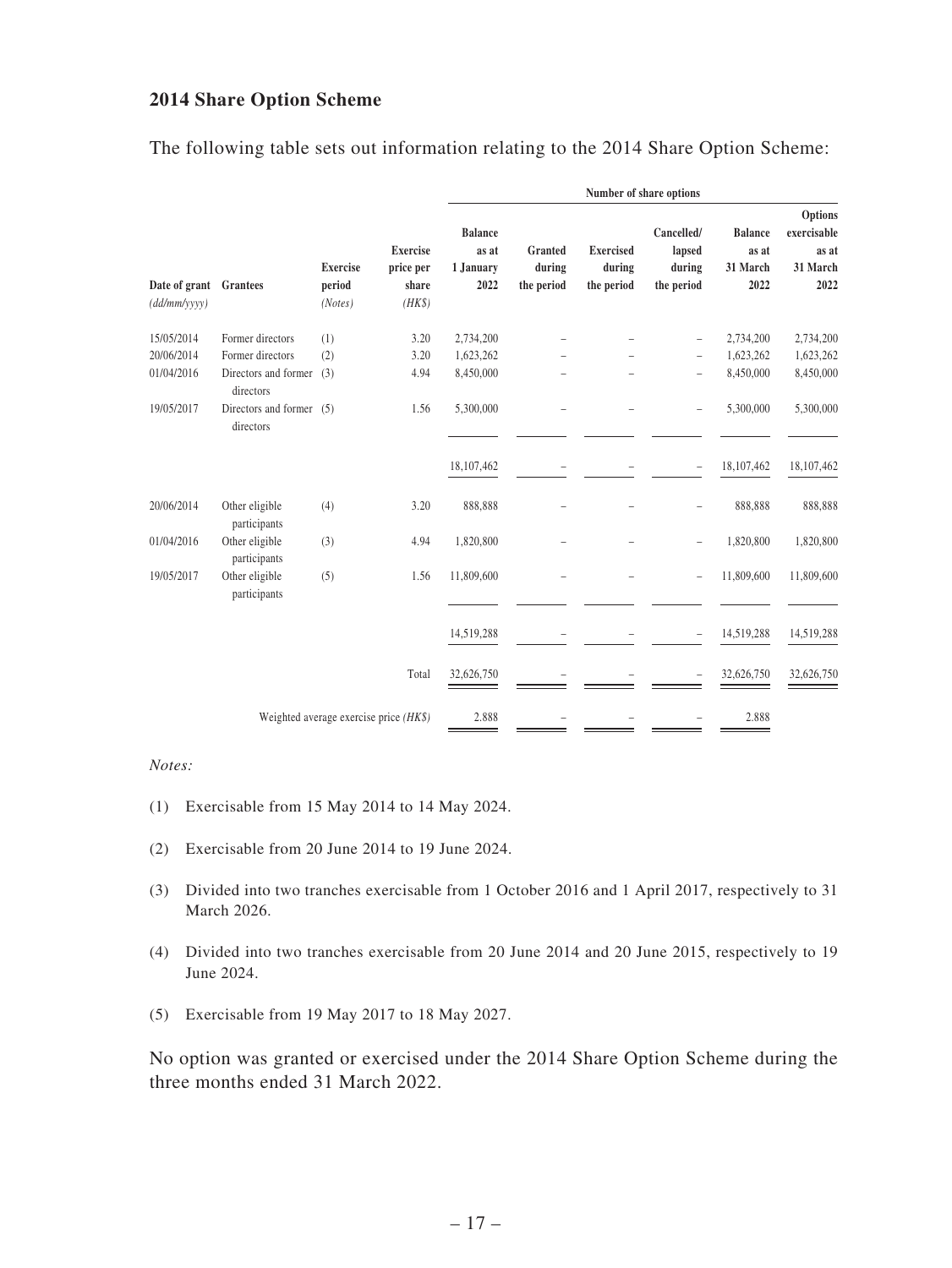During the three months ended 31 March 2022, no option was lapsed upon resignation of other eligible participants.

The weighted average remaining contractual life of the options outstanding under the 2014 Share Option Scheme as at 31 March 2022 was approximately 4.30 years.

No share-based compensation expense was recognised under the 2014 Share Option Scheme in the condensed consolidated statement of profit or loss for the three months ended 31 March 2022 and 2021.

The total number of share available for issue under 2014 Share Option Scheme is 32,626,750, representing approximately 5.88% of the Company's total number of issued shares at 31 March 2022.

# **AUDIT COMMITTEE**

The Company established an Audit Committee on 31 March 2000 with the written terms of reference are available on the Company's website (www.8088inc.com). The Audit Committee comprises three Independent Non-Executive Directors, Mr. Yuen Kwok On (Chairman), Mr. Yau Chung Hang and Mr. Ip Wing Wai. The duties of the Audit Committee include: managing the relationship with the Group's external auditor, reviewing the financial information of the Company, and overseeing the Company's financial reporting process, risk management and internal control systems. The Audit Committee reports its work, findings and recommendations to the Board after each meeting.

The Audit Committee meets at least quarterly with the most recent meeting held on 10 May 2022. The unaudited condensed consolidated financial information of the Company for the three months ended 31 March 2022 has been reviewed by the Audit Committee.

# **PURCHASE, SALE OR REDEMPTION OF THE COMPANY'S LISTED SECURITIES**

The Company has not redeemed any of its shares during the three months ended 31 March 2022 and 2021. Neither the Company, nor any of its subsidiaries, has purchased or sold any of the Company's listed securities during the three months ended 31 March 2022 and 2021.

> By Order of the Board **8088 Investment Holdings Limited Chan Suet Ngan** *Executive Director*

Hong Kong, 10 May 2022